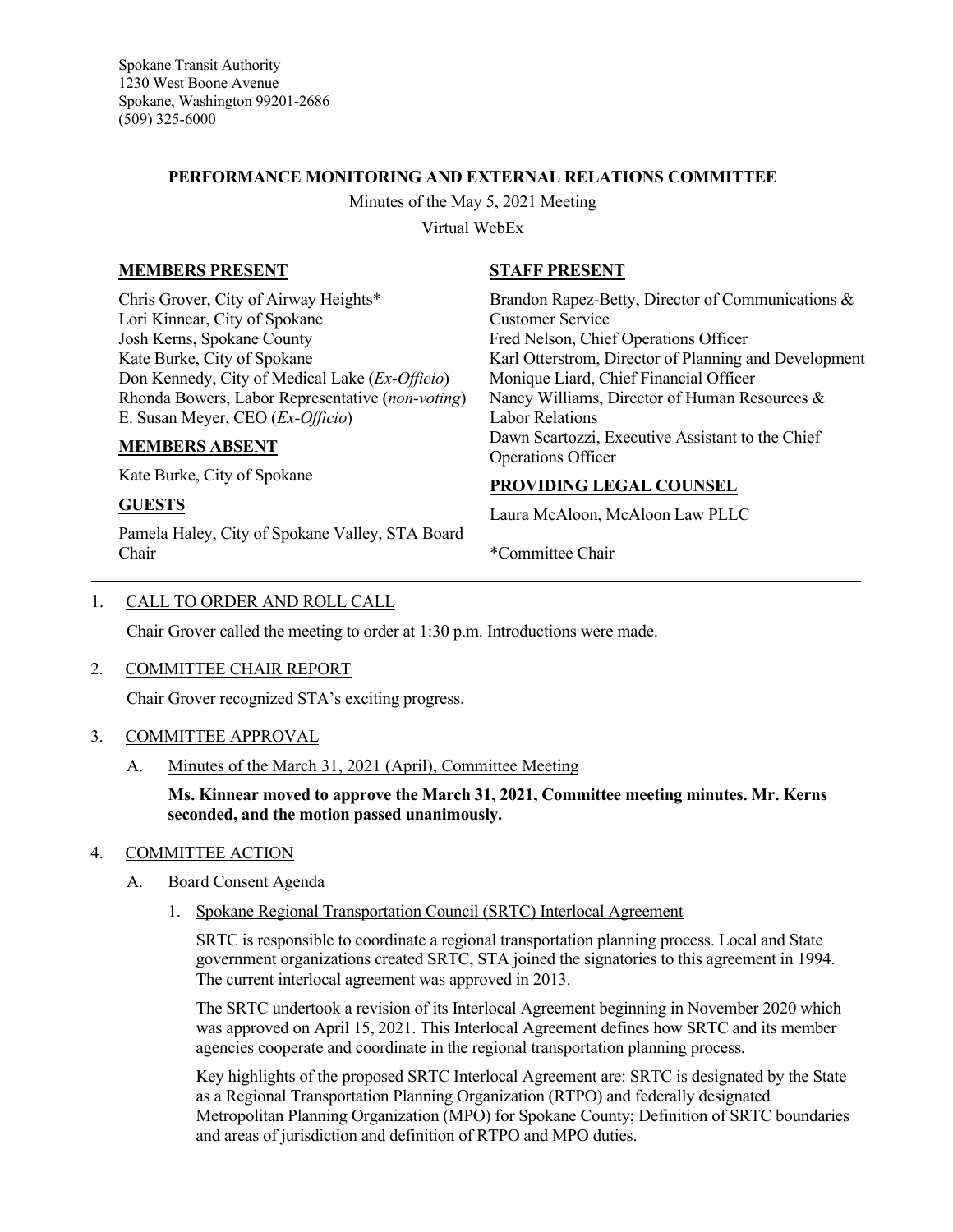Chair Grover recognized the CEO and team. He stated that everyone on the committee as elected officials will be asked to approve through resolution the Interlocal Agreement.

Ms. Meyer recommended the Board approve, by resolution, the proposed 2021 Spokane Regional Transportation Council (SRTC) Interlocal Agreement.

### **Ms. Kinnear moved to approve as presented and forward to the Board Consent Agenda. Mr. Kerns seconded, and the motion passed unanimously.**

2. Award of Contract for Non-Diesel Underground Storage Tank (UST) Replacement Project

The PMER committee and the Board of Directors approved the Non-Diesel UST project scope of work and an increase to the project budget in February 2021. The original CIP in 2015 was considered short and the Board approved budget of \$2.1M for this locally funded project.

The tanks are used by STA for every day operational needs. The replacement project will result in replacement, removal, and/or abandonment of nine (9), thirty-five to thirty-six year-old underground storage tanks located at STA's Administrative and Maintenance headquarters. Life expectancy of the tanks is 30-40 years. Tank locations are at Boone North, both inside the building and outside, and Boone South indoors.

Physical construction is scheduled to start in June and be complete by November 19, 2021. Actual project length will be determined by what is found as they excavate and test the existing tanks.

Mr. Nelson requested the committee review and recommend the Board approve an award of contract for the Non-Diesel UST Replacement project to Granite Petroleum for \$1,337,710 plus applicable Washington State sales tax, and allow the CEO to apply 20% contingency funds, as necessary, within the project budget.

**Mr. Kerns moved to approve as presented and forward to the Board Consent Agenda, Ms. Kinnear seconded, and the motion passed unanimously.**

### 3. Award of Contract for WEX Fuel Card Conversion

Spokane Transit Authority Vanpool and Special Transportation Needs Rideshare (SUV) programs include the provision of fuel for program participants. Fuel purchases are made by the approved volunteer drivers using an STA provided fleet fuel card.

STA uses the fleet fuel card vendor awarded by the Washington State Department of Enterprise Services (DES) for administration of fuel cards and related purchases. From 2014 to June 30, 2021, the WA DES contract was awarded to US Bank Voyager Fleet Commander.

A new contract was awarded by Department of Enterprise Services (DES) to WEX Fleet Card Services for the period of January 1, 2021 through December 31, 2025. To maintain Vanpool and Special Transportation Needs Rideshare program operations, STA will need to transition to WEX Fleet Card Services prior to expiration of the US Bank Voyager Fleet Commander contract on June 30, 2021.

The WEX Fleet Card Services provide the same services as the previous provider, which includes driver authentication, fuel purchase and tracking analytics, tax exemptions, tax recovery, and tax reporting.

The fuel card agreement is directly with WEX is governed by DES contract 00819, and meets all STA procurement requirements. During the life of this new contract, expected fuel purchases will exceed \$200,000, which requires Board approval to authorize the CEO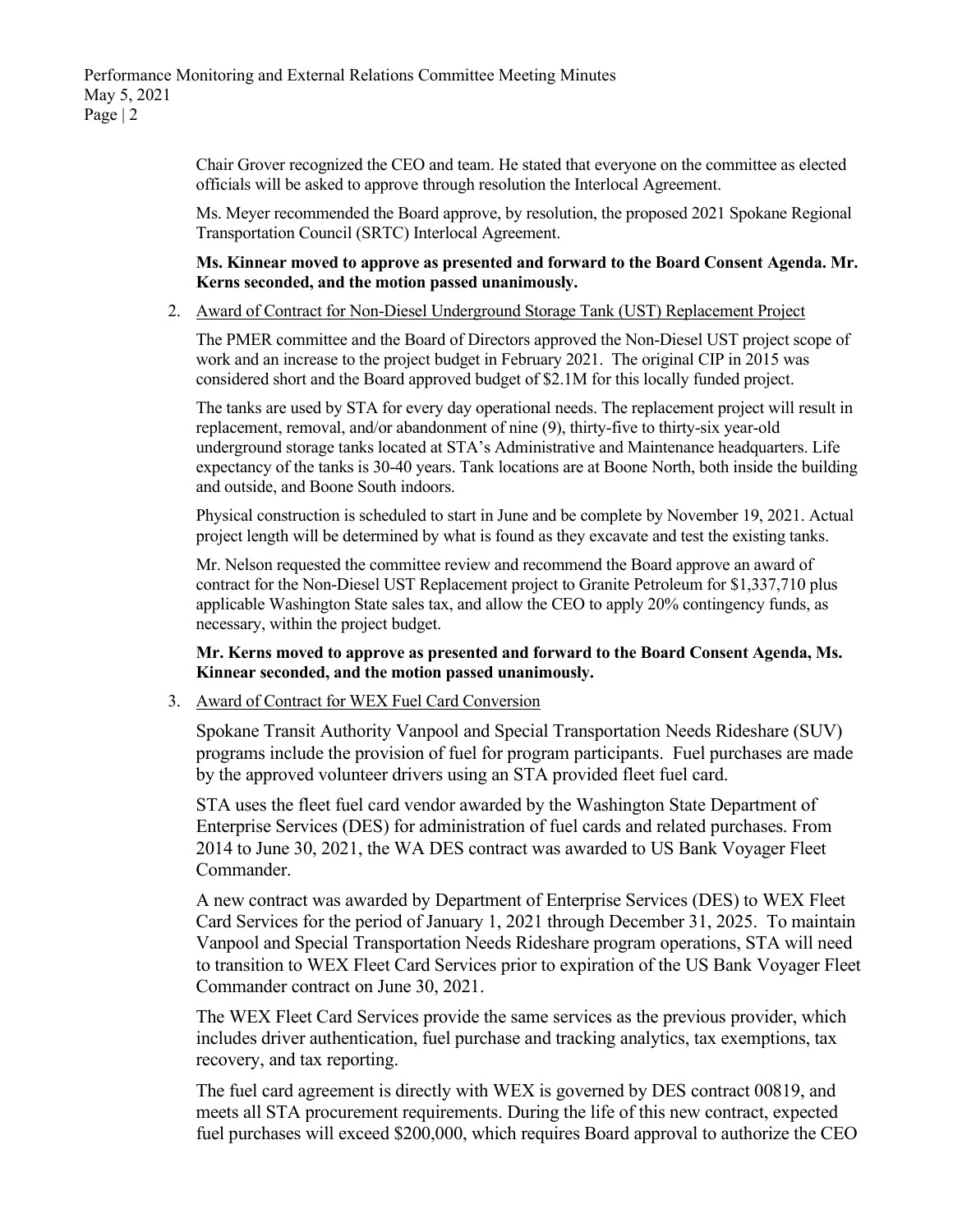Performance Monitoring and External Relations Committee Meeting Minutes May 5, 2021 Page  $|3$ 

> to execute the contract for services with WEX. For perspective, 2019 one-year total spent was \$132,480.

> Mr. Nelson requested the committee recommend the Board authorize the CEO to execute a contract for the Vanpool and Special Transportation Needs Rideshare program fuel card use agreement with WEX under DES contract 00819.

### **Ms. Kinnear moved to approve as presented and forward to the Board Consent Agenda. Mr. Kerns seconded, and the motion passed unanimously.**

#### B. Board Discussion Agenda

1. May 2022 Service Revisions: Final Recommendation

Mr. Otterstrom provided information for discussion on the May 2022 Service Revisions and requested STA Board action on major (as defined in Connect Spokane) fixed-route service changes to take place in 2022 at the same time as the City Line. The changes result in an approximately 13% growth in annual revenue hours compared to the current fixed-route system. In addition to the starting of service on the City Line, the change includes STA Moving Forward improvements to routes and frequency in Northeast Spokane/Hillyard, as well as other revisions to improve system performance, respond to input and serve emerging destinations. A full final recommendation report was provided as a link in the PMER packet.

Mr. Otterstrom requested the committee recommend the Board approve a motion to approve the May 2022 Service Revisions Final Recommendation as presented.

*Ms. Kinnear moved to approve as presented and forward to the Board Consent Agenda. Mr. Kerns seconded, and the motion passed unanimously.*

## 5. REPORTS TO COMMITTEE

A. 2021 Van Grant Recipients Award

Each year, in accordance with Board Resolution 677-11, up to ten surplus vans are made available to eligible community agencies to enhance transportation service provided within Spokane Transit's Public Transportation Benefit Area (PTBA).

Human Service Organizations that serve individuals of the Spokane Transit Public Transportation Benefit Area (PTBA) who have a disability, are of low income, or have mobility limitations due to advanced age are eligible to apply. Since 2012, Spokane Transit has granted 86 vans to eligible applicants.

Applications for the 2021 Van Grant were accepted from January 18, 2021 through and including February 26, 2021. Applicants are asked to provide a brief description of who they are, the proposed use of the vehicle, an estimate of the monthly number of one-way trips, and what transportation issue would be addressed if a van was awarded

A committee of eight STA employees independently review each application. It was the consensus of the selection committee that the following applicants should receive vehicles:

- Adult & Teen Challenge Pacific Northwest
- Armstrong Adult Family Home
- Excelsior
- Liberty Baptist Church
- Mid City Concerns, Inc.
- New Horizon Care Centers/Isabella House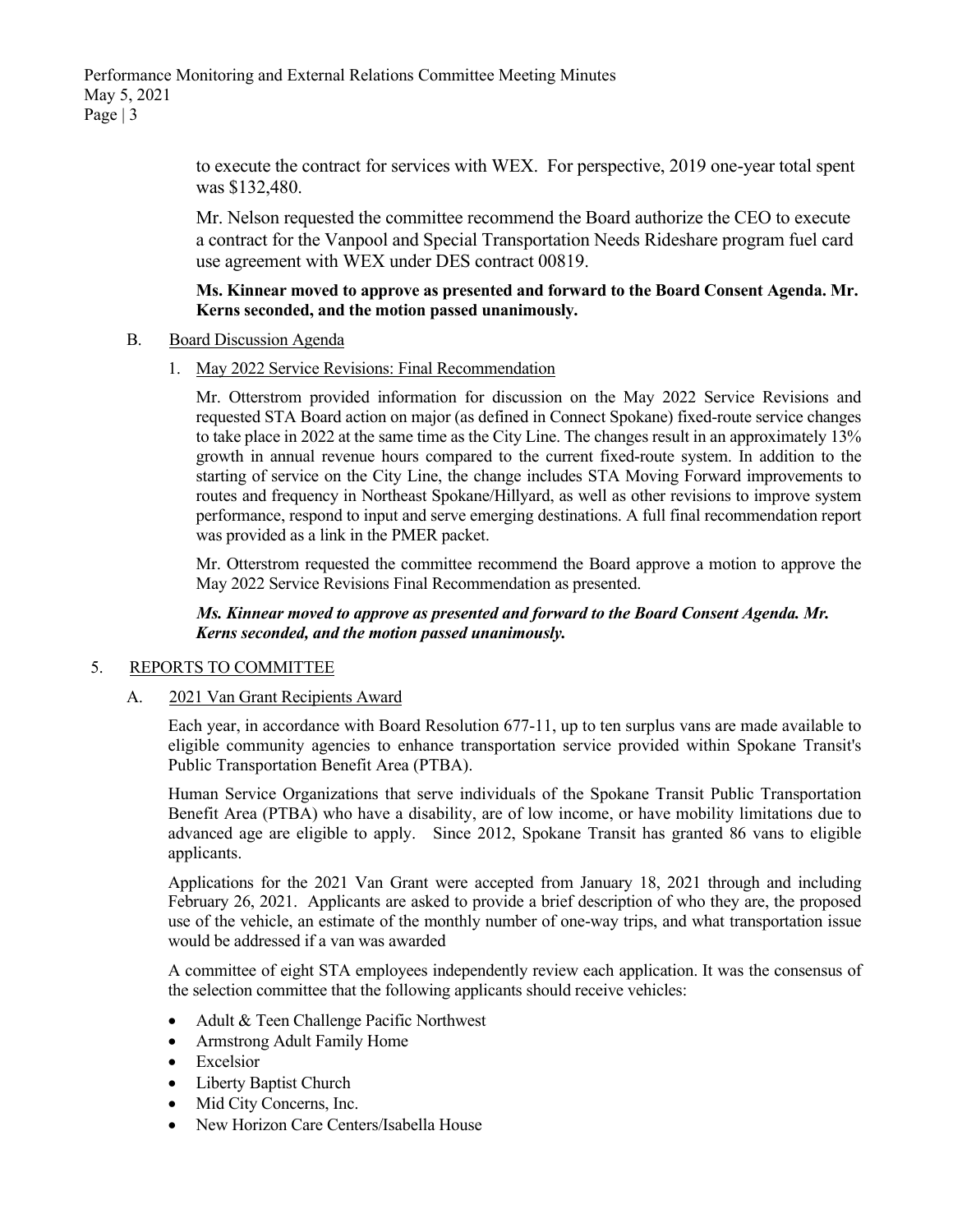Performance Monitoring and External Relations Committee Meeting Minutes May 5, 2021 Page  $|4$ 

- Peak 7 Adventures
- Transitions
- Veterans First Organization
- Youth Build Spokane/NEWESD 101

### 6. CEO REPORT

- April 2021 sales tax (collected on February Sales) was 19.7% above April 2020 actual, 7.9% YTD above 2020 actual, and 24.6% YTD above budget.
- Legislature adjourned April  $25<sup>th</sup>$  and passed the Regional Transportation Budget. STA grants awarded include three Regional Mobility Grants: I-90 Valley HPT, Sprague High Performance, and Cheney High Performance Corridor (approved last cycle). Additionally, STA was awarded a Green Transportation Grant: Monroe-Regal Electric Bus.
- Transportation Security Administration has extended the federal mask requirement on buses, stations, airports, and airplanes from May 11 to September 13.
- Approximately 40% of STA employees have been vaccinated.
- Vaccine clinic on site with Rite Aid has been cancelled due to the provider's requirement of 25 shots per hour being more than STA can fill. STA is searching for another provider.
- The Utilities and Transportation Commission allowed a new rate structure proposed by Avista that is going to reduce the cost of energy for bus electrification charging at the Boone Northwest garage. STA has separate meters established to track the electricity being used for bus charging and that being used by the building. Savings of approximately 20% less expensive energy costs than budgeted for the City Line over the long run.
- Video shared to show a battery electric bus and the charging apparatus at the Moran Station. Four charging stations total, two at Spokane Community College and two at Moran Station have all been commissioned.
- The fourth 60-foot, 5 door, Battery Electric City Line bus arrived.

### 7. COMMITTEE INFORMATION

- 1st Quarter 2021 Performance Measures *– as presented*
- March 2021 Operating Indicators *– as presented*
- March 2021 Financial Results Summary *– as presented*
- April 2021 Sales Tax Revenue Information *– as presented*
- 1st Quarter 2021 Service Planning Input Report *– as presented*

### 8. June 2, 2021 - COMMITTEE MEETING DRAFT AGENDA REVIEW

**Ms. Kinnear moved to approve the June 2 Draft Agenda. Mr. Kerns seconded, and the motion passed unanimously.**

9. NEW BUSINESS

*(none)*